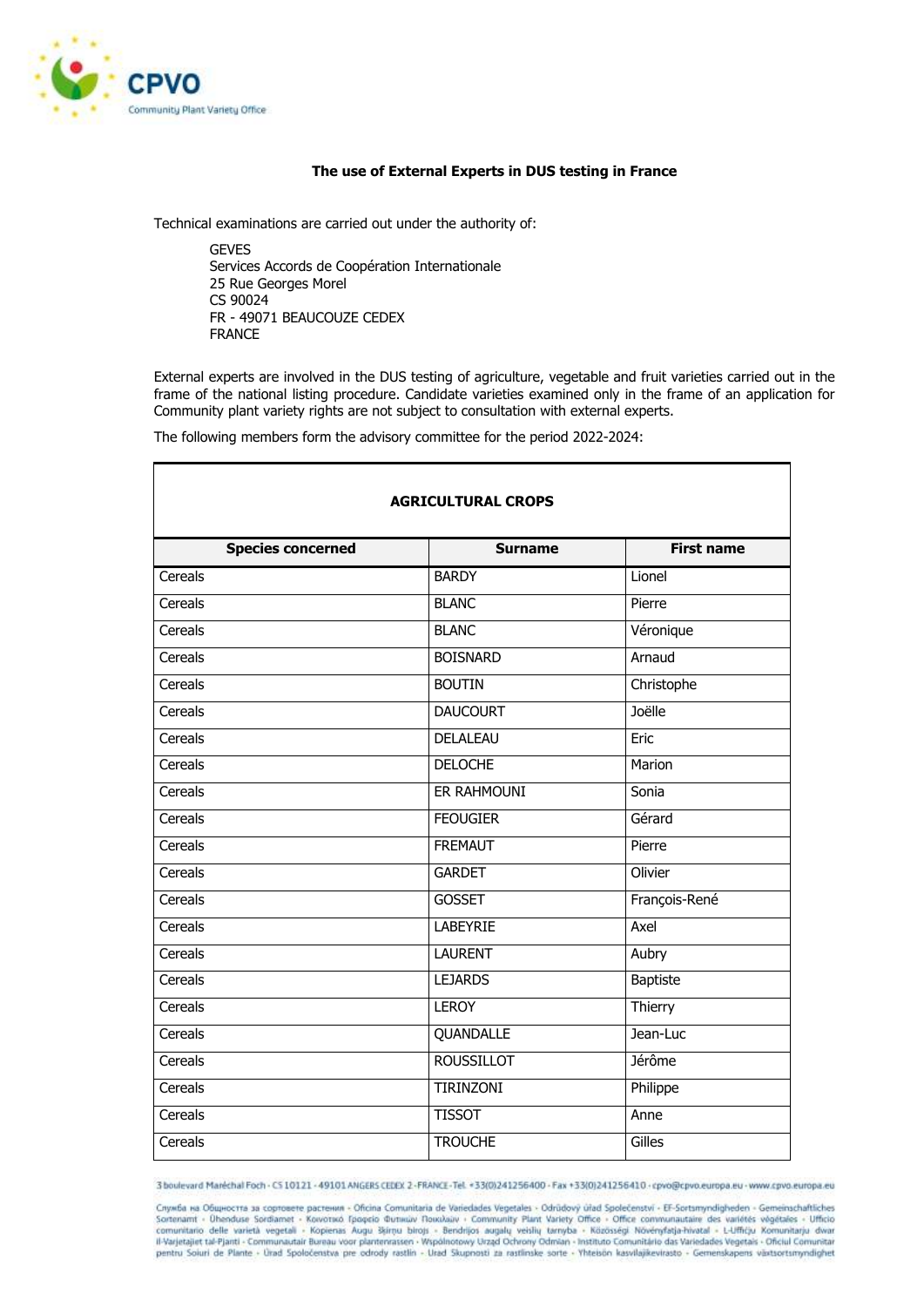| <b>Species concerned</b>        | <b>Surname</b>         | <b>First name</b> |
|---------------------------------|------------------------|-------------------|
| Cereals                         | <b>VARIN</b>           | Caroline          |
| Field bean                      | <b>DECLERCK</b>        | Philippe          |
| Field bean                      | <b>FLORIOT</b>         | Matthieu          |
| Field bean                      | <b>MARGET</b>          | Pascal            |
| Flax, linseed                   | <b>CHAILLET</b>        | Isabelle          |
| Flax, linseed                   | De BOISGROLLIER        | Hugues            |
| Flax, linseed                   | <b>DENIS</b>           | Jérôme            |
| Flax, linseed                   | <b>HENGUELLE</b>       | Michel            |
| Flax, linseed                   | <b>KOOLHAAS</b>        | Ivo               |
| Flax, linseed                   | <b>TAVERNIER</b>       | Reynald           |
| Flax, linseed                   | <b>TROUVÉ</b>          | Jean-Paul         |
| Fodder beat                     | <b>CARRE</b>           | Alexandre         |
| Fodder beat                     | de BOISGROLLIER        | Hugues            |
| Fodder beat                     | <b>HENRY</b>           | <b>Nicolas</b>    |
| Fodder beat                     | <b>LAVRIC</b>          | Grégory           |
| Fodder beat                     | <b>METAIS</b>          | Alexandre         |
| Fodder grasses and turf grasses | <b>BARRE</b>           | Philippe          |
| Fodder grasses and turf grasses | <b>BASSET</b>          | Annick            |
| Fodder grasses and turf grasses | <b>BEGUIER</b>         | Vincent           |
| Fodder grasses and turf grasses | <b>BOURGOIN</b>        | Thierry           |
| Fodder grasses and turf grasses | <b>CHARRIER</b>        | Stéphane          |
| Fodder grasses and turf grasses | DELAGARDE              | Rémy              |
| Fodder grasses and turf grasses | <b>DENEUFBOURG</b>     | François          |
| Fodder grasses and turf grasses | <b>DURAND</b>          | Jean-Louis        |
| Fodder grasses and turf grasses | <b>FLAJOULOT</b>       | Sandrine          |
| Fodder grasses and turf grasses | <b>GALBRUN</b>         | Christophe        |
| Fodder grasses and turf grasses | <b>GHESQUIERE</b>      | Marc              |
| Fodder grasses and turf grasses | <b>GRAS</b>            | Marie-Christine   |
| Fodder grasses and turf grasses | <b>HAMEY</b>           | Sabine            |
| Fodder grasses and turf grasses | <b>JULIER-KOUBAÏTI</b> | Bernadette        |
| Fodder grasses and turf grasses | POINSARD               | Laurence          |
| Fodder grasses and turf grasses | SAINT-PIERRE           | Laure             |
| Fodder grasses and turf grasses | <b>SAMPOUX</b>         | Jean-Paul         |
| Fodder grasses and turf grasses | <b>THAREL</b>          | Bernard           |
| Fodder grasses and turf grasses | <b>WOLTERS</b>         | Lukas             |
| Fodder pea                      | <b>BEBIN</b>           | Thierry           |
| Fodder pea                      | <b>DECLERCK</b>        | Philippe          |
| Fodder pea                      | DELALEAU               | Eric              |

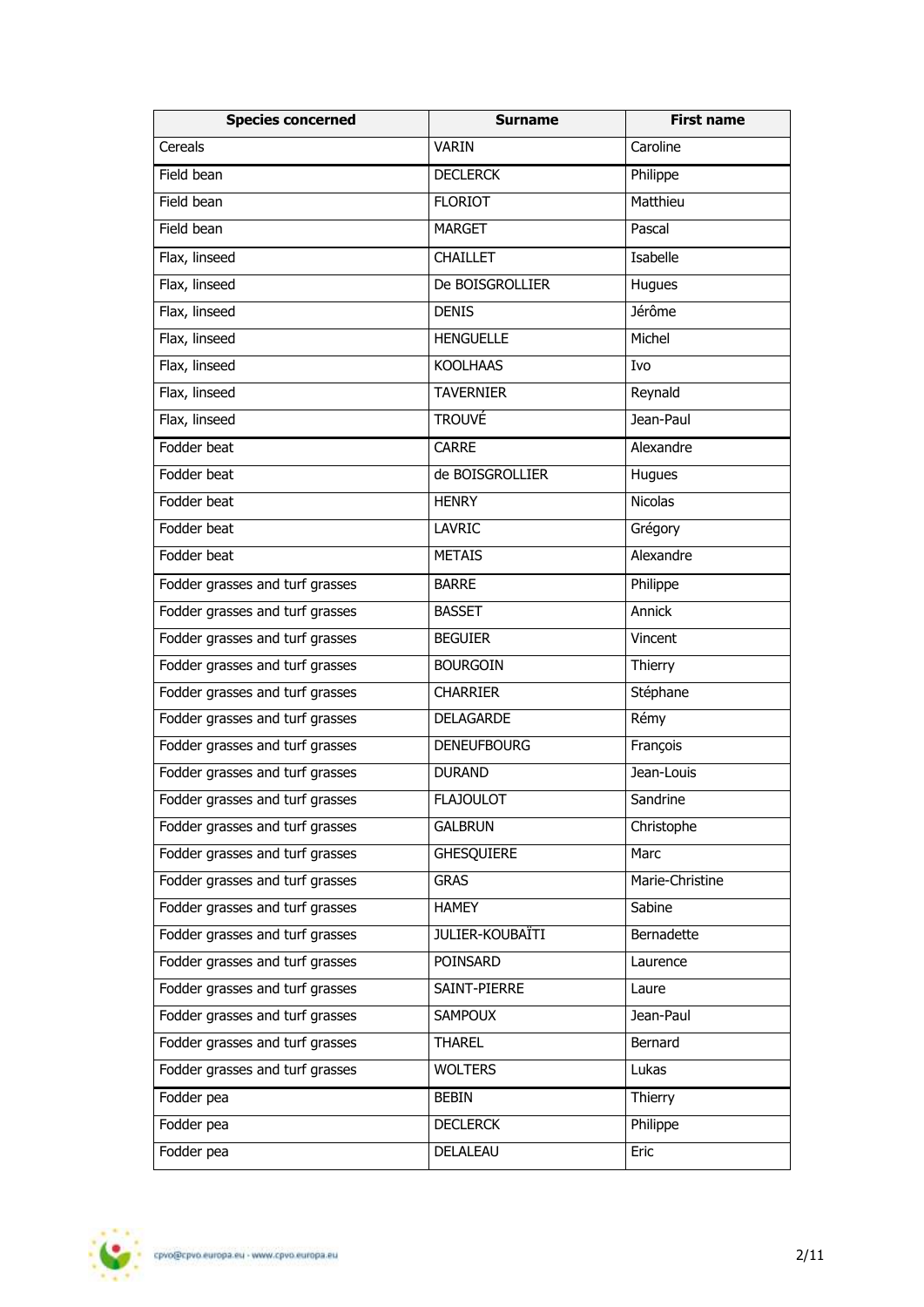| <b>Species concerned</b>         | <b>Surname</b>   | <b>First name</b> |
|----------------------------------|------------------|-------------------|
| Fodder pea                       | <b>FLORIOT</b>   | Matthieu          |
| Fodder pea                       | <b>HANOCQ</b>    | Eric              |
| Fodder pea                       | <b>HERBOMMEZ</b> | Jean-François     |
| Fodder pea                       | <b>KLEIN</b>     | Anthony           |
| Fodder pea                       | <b>MODESTE</b>   | Thibaut           |
| Fodder pea                       | RIVIERE          | Jean-Philippe     |
| Hemp                             | <b>BEAUJEAN</b>  | Maxime            |
| Hemp                             | <b>CAVARO</b>    | Marjorie          |
| Hemp                             | De BOISGROLLIER  | Hugues            |
| Hemp                             | <b>DUBOIS</b>    | Charles-Antoine   |
| Hemp                             | <b>REVOL</b>     | <b>Nathalie</b>   |
| Industrial chicory               | de BOISGROLLIER  | Hugues            |
| Industrial chicory               | <b>DELOURME</b>  | Yannick           |
| Industrial chicory               | <b>HENRY</b>     | Nicolas           |
| Industrial chicory               | <b>NOTTE</b>     | Christine         |
| Lupin                            | <b>HARZIC</b>    | Nathalie          |
| Maize                            | <b>BAULAND</b>   | Cyril             |
| Maize                            | <b>CRAPEAU</b>   | Thierry           |
| Maize                            | <b>DOUCET</b>    | Régis             |
| Maize                            | <b>DUMONT</b>    | Olivier           |
| Maize                            | <b>FABIN</b>     | Gilles            |
| Maize                            | <b>GAILLART</b>  | Ghyslaine         |
| Maize                            | <b>GERIN</b>     | Grégoire          |
| Maize                            | <b>GRES</b>      | Sophie            |
| Maize                            | <b>PALAFFRE</b>  | Carine            |
| Maize                            | <b>ROUCOLLE</b>  | Joël              |
| Oilseed rape and other crucifers | <b>CALLENS</b>   | Jean-Charles      |
| Oilseed rape and other crucifers | <b>DROUET</b>    | Alexandra         |
| Oilseed rape and other crucifers | <b>DUGUE</b>     | Damien            |
| Oilseed rape and other crucifers | <b>DUQUE</b>     | Céline            |
| Oilseed rape and other crucifers | <b>FROMONT</b>   | <b>Jerry</b>      |
| Oilseed rape and other crucifers | <b>GITTON</b>    | Luc               |
| Oilseed rape and other crucifers | <b>LAPERCHE</b>  | Anne              |
| Oilseed rape and other crucifers | <b>PRUVOT</b>    | Jean-Claude       |
| Potatoes                         | EL HAGE          | Fadi              |
| Potatoes                         | <b>KERLAN</b>    | Marie-Claire      |
| Potatoes                         | <b>PELLE</b>     | Roland            |
| Potatoes                         | <b>PONSERRE</b>  | <b>Nicolas</b>    |

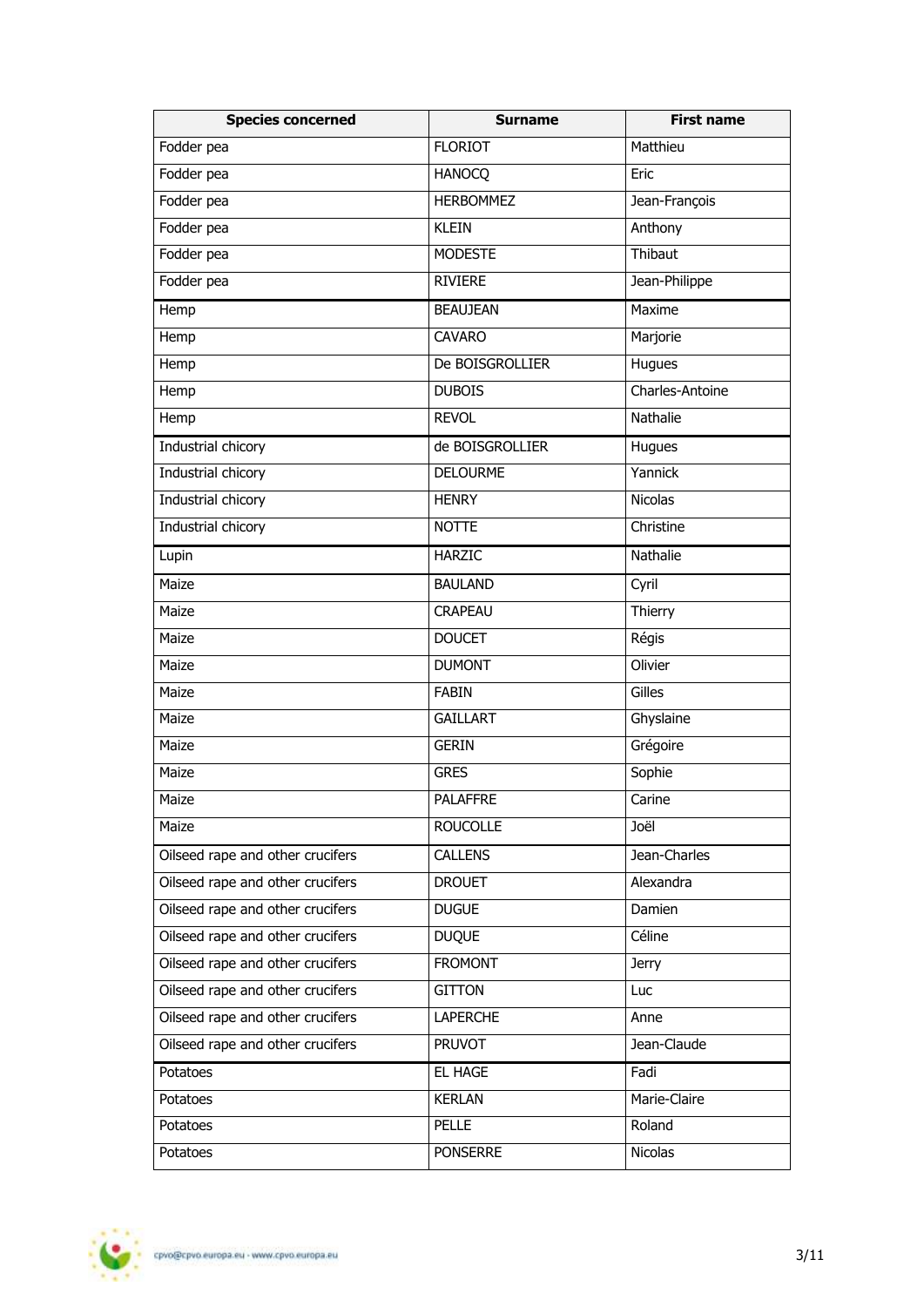| <b>Species concerned</b> | <b>Surname</b>         | <b>First name</b> |
|--------------------------|------------------------|-------------------|
| Potatoes                 | QUERE                  | Bernard           |
| Potatoes                 | <b>VISSAC- CHARLES</b> | Véronique         |
| Sorghum                  | <b>ALCOUFFE</b>        | Joël              |
| Sorghum                  | <b>FABIN</b>           | Gilles            |
| Sorghum                  | <b>JEANSON</b>         | Patrice           |
| Sorghum                  | <b>MERCIER</b>         | Sébastien         |
| Sorghum                  | <b>TROUCHE</b>         | Gilles            |
| Soya bean                | <b>ALRIC</b>           | Francis           |
| Soya bean                | <b>DROUET</b>          | Alexandra         |
| Soya bean                | <b>DAYDÉ</b>           | Jean              |
| Soya bean                | <b>GAUDIN</b>          | Antoine           |
| Soya bean                | <b>GRAS</b>            | Amandine          |
| Soya bean                | <b>LAMMERT</b>         | Benjamin          |
| Soya bean                | <b>SARTRE</b>          | Pascal            |
| Sunflower                | <b>BONIFACE</b>        | Marie-Claude      |
| Sunflower                | <b>BOURBON</b>         | Nathalie          |
| Sunflower                | <b>CASTELLANET</b>     | Pierre            |
| Sunflower                | <b>COUSIN</b>          | Myriam            |
| Sunflower                | <b>DROUET</b>          | Alexandra         |
| Sunflower                | <b>GAUDIN</b>          | Antoine           |
| Sunflower                | <b>HAQUIN</b>          | Bertrand          |
| Sunflower                | <b>POLOVYNKO</b>       | Liliia            |
| <b>VEGETABLE SPECIES</b> |                        |                   |
| <b>Species concerned</b> | <b>Surname</b>         | <b>First name</b> |
| Artichoke                | <b>COLLET</b>          | Jean-Michel       |
| Artichoke                | <b>DUBOIS</b>          | Sébastien         |

| Artichoke | <b>COLLET</b>     | Jean-Michel |
|-----------|-------------------|-------------|
| Artichoke | <b>DUBOIS</b>     | Sébastien   |
| Artichoke | <b>INGREMEAU</b>  | Aurélie     |
| Artichoke | <b>KERMAREC</b>   | Dominique   |
| Artichoke | <b>PLANAS</b>     | Gilles      |
| Asparagus | <b>CHAUSSET</b>   | Laurent     |
| Asparagus | <b>ROCHERIEUX</b> | Julien      |
| Bean      | <b>ANTRAYGUES</b> | Christian   |
| Bean      | <b>BLETON</b>     | Dominique   |
| Bean      | <b>DALMON</b>     | Frédéric    |
| Bean      | <b>DIANCOURT</b>  | Rozenn      |
| Bean      | <b>KOUASSI</b>    | Anne Sophie |

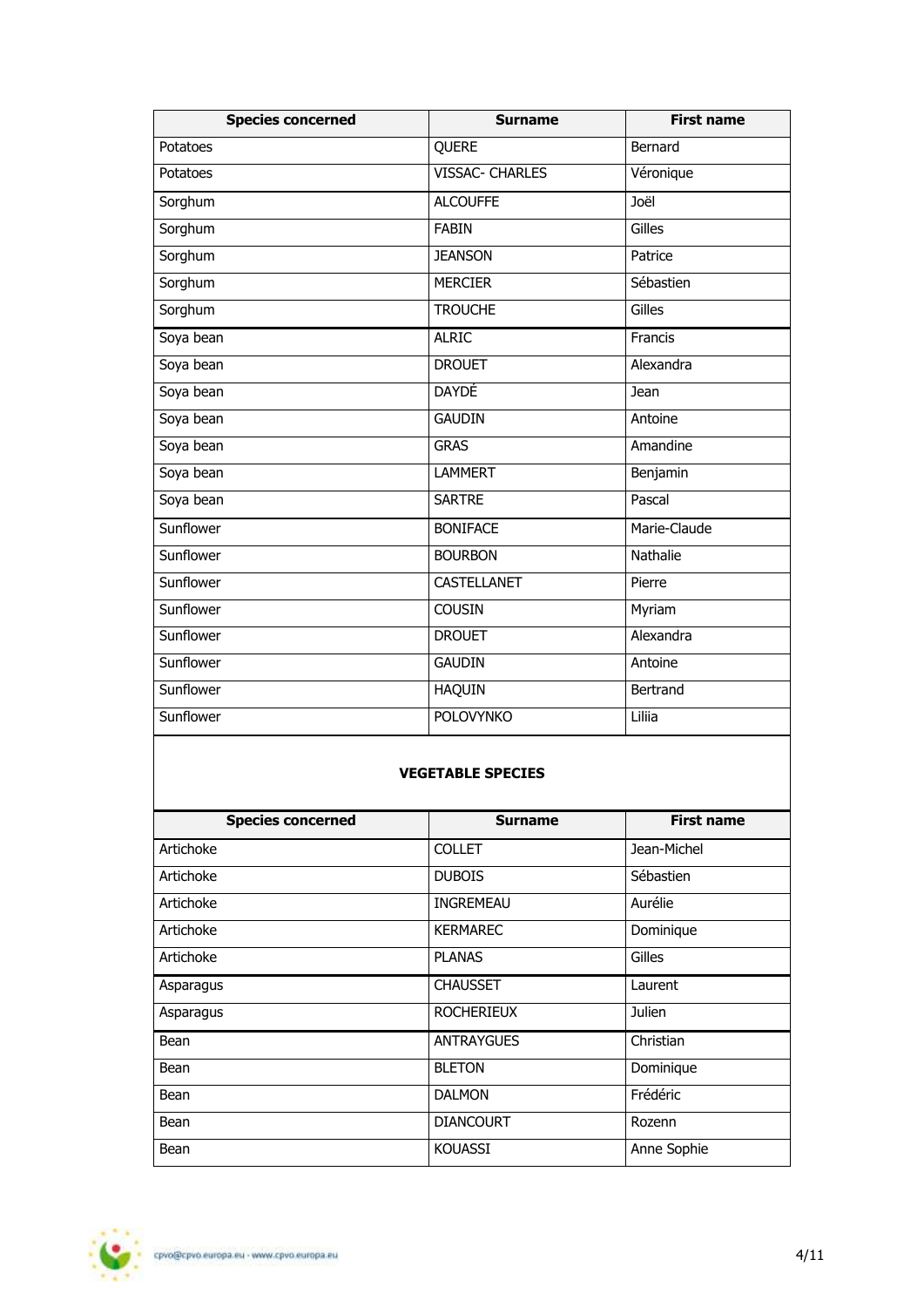| <b>Species concerned</b> | <b>Surname</b>    | <b>First name</b> |
|--------------------------|-------------------|-------------------|
| Bean                     | <b>PAILLER</b>    | Hélène            |
| Bean                     | <b>RONSIN</b>     | Mathieu           |
| Bean                     | <b>VENDEUVRE</b>  | Elise             |
| <b>Beet</b>              | <b>DALMON</b>     | Frédéric          |
| <b>Beet</b>              | <b>GRENIE</b>     | Alice             |
| <b>Beet</b>              | <b>GUILLEAU</b>   | Jean Christophe   |
| <b>Beet</b>              | <b>PANCIN</b>     | Pierre            |
| Broad bean               | <b>DERIVOT</b>    | Laurent           |
| Broad bean               | <b>GIRERD</b>     | Claude            |
| Broad bean               | <b>HURAY</b>      | Eric              |
| Broccoli                 | <b>DALMON</b>     | Frédéric          |
| Broccoli                 | <b>DAVY</b>       | Maxime            |
| Broccoli                 | <b>HURIER</b>     | Pierre            |
| <b>Broccoli</b>          | <b>RAGOT</b>      | <b>Nicolas</b>    |
| Broccoli                 | <b>SKRSYNIARZ</b> | Monia             |
| Brussels sprout          | <b>DALMON</b>     | Frédéric          |
| Brussels sprout          | <b>RICHER</b>     | Vincent           |
| <b>Bunching onion</b>    | <b>BAUDET</b>     | Céline            |
| <b>Bunching onion</b>    | <b>CHAMPIGNY</b>  | Olivier           |
| <b>Bunching onion</b>    | <b>DALMON</b>     | Frédéric          |
| Bunching onion           | <b>PANCIN</b>     | Pierre            |
| Cabbage                  | <b>DALMON</b>     | Frédéric          |
| Cabbage                  | <b>DAVY</b>       | Maxime            |
| Cabbage                  | <b>HURIER</b>     | Pierre            |
| Cabbage                  | <b>RAGOT</b>      | Nicolas           |
| Cabbage                  | <b>RICHER</b>     | Vincent           |
| Cardoon                  | <b>DALMON</b>     | Frédéric          |
| Cardoon                  | <b>GIRERD</b>     | Claude            |
| Cardoon                  | <b>PRIEUR</b>     | Robert            |
| Carrot                   | <b>BARROT</b>     | Laure             |
| Carrot                   | <b>BAUDET</b>     | Céline            |
| Carrot                   | <b>CHANIET</b>    | François          |
| Carrot                   | <b>DALMON</b>     | Frédéric          |
| Carrot                   | <b>DANDIN</b>     | Ségolène          |
| Carrot                   | <b>GEOFFRIAU</b>  | Emmanuel          |
| Carrot                   | <b>JOSELON</b>    | Olivier           |
| Carrot                   | <b>PRIEUR</b>     | Robert            |
| Cauliflower              | <b>DALMON</b>     | Frédéric          |

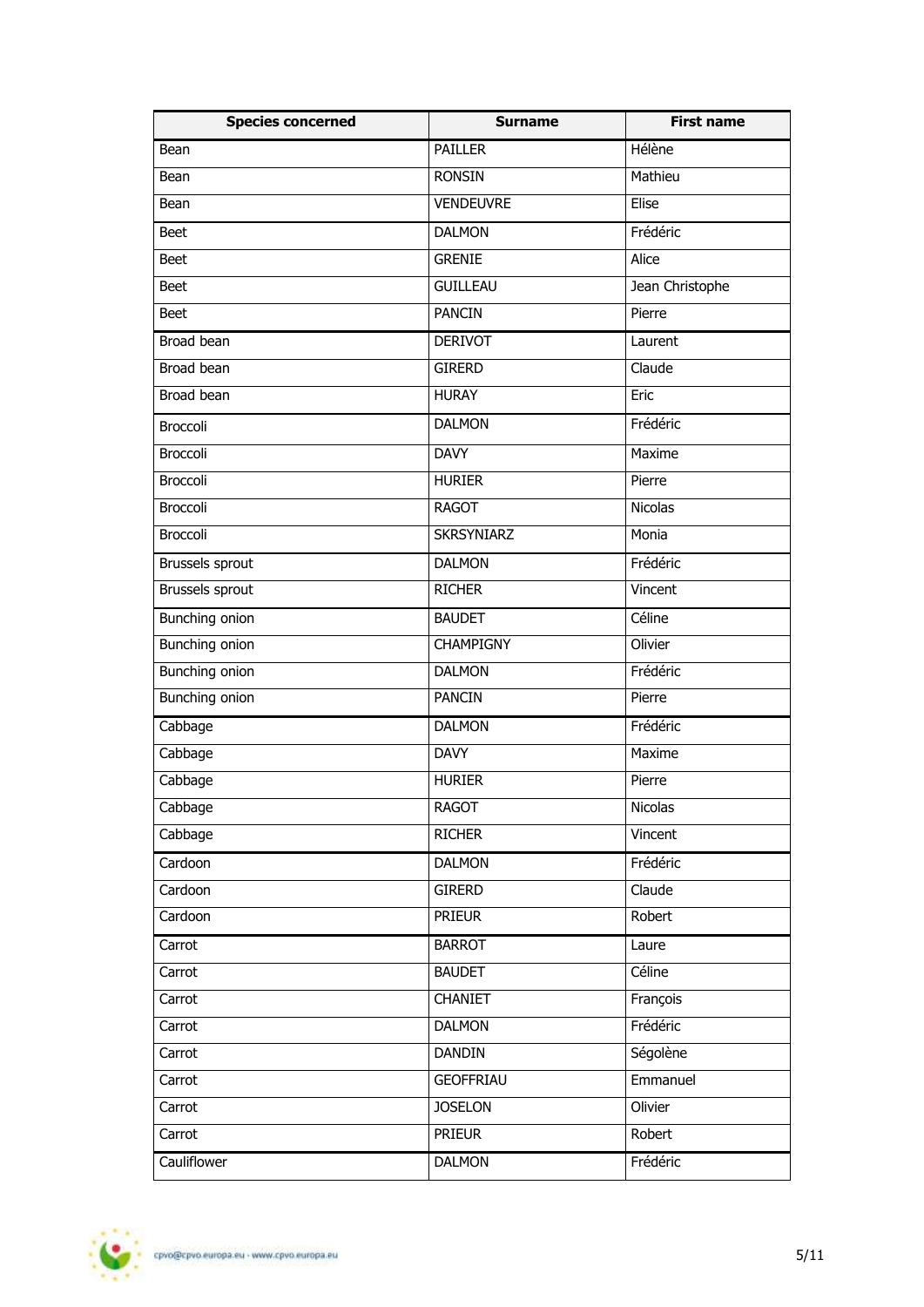| <b>Species concerned</b> | <b>Surname</b>      | <b>First name</b> |
|--------------------------|---------------------|-------------------|
| Cauliflower              | <b>DAVY</b>         | Maxime            |
| Cauliflower              | <b>GREGOIRE</b>     | Elsa              |
| Cauliflower              | <b>LEVIEIL</b>      | Rémi              |
| Cauliflower              | <b>MALLESSARD</b>   | Pauline           |
| Cauliflower              | <b>MARTIN</b>       | Vincent           |
| Cauliflower              | <b>SKRSYNIARZ</b>   | Monia             |
| Celery                   | <b>DANDIN</b>       | Ségolène          |
| Celery                   | <b>DANIEL</b>       | Alban             |
| Celery                   | <b>JOSELON</b>      | Olivier           |
| Celery                   | <b>PRIEUR</b>       | Robert            |
| Chervil                  | <b>JOSELON</b>      | Olivier           |
| Chickpea                 | <b>BOUSSUGE</b>     | Benoit            |
| Chickpea                 | de BOISGROLLIER     | Hugues            |
| Chickpea                 | <b>METRAL</b>       | Raphaël           |
| Chickpea                 | <b>ROLLAND</b>      | <b>Blaise</b>     |
| Chickpea                 | VAN DE RIET         | Jean-Marie        |
| Chicory leaves           | <b>COLIN</b>        | Pierre            |
| Chicory leaves           | <b>DEVILLE</b>      | Marcel            |
| Chicory, endive, witloof | <b>CHAMPIGNY</b>    | Olivier           |
| Chicory, endive, witloof | <b>COLIN</b>        | Pierre            |
| Chicory, endive, witloof | <b>DEVILLE</b>      | Marcel            |
| Chicory, endive, witloof | <b>SERRANO</b>      | Hélène            |
| Chinese cabbage          | <b>DALMON</b>       | Frédéric          |
| Chinese cabbage          | <b>DAVY</b>         | Maxime            |
| Chinese cabbage          | <b>RAGOT</b>        | Nicolas           |
| Chinese cabbage          | <b>RICHER</b>       | Vincent           |
| Cornsalad                | <b>COLIN</b>        | Pierre            |
| Cornsalad                | <b>DIANCOURT</b>    | Rozenn            |
| Cornsalad                | <b>JOSELON</b>      | Olivier           |
| Cornsalad                | <b>MAROTEAUX</b>    | Antoine           |
| Cucumber, gherkin        | MALLESSARD          | Pauline           |
| Cucumber, gherkin        | <b>MAZET</b>        | Julien            |
| Cucumber, gherkin        | MEUNIER-REYNAUD     | Myriam            |
| Cucumber, gherkin        | <b>RAGOT</b>        | Nicolas           |
| Cucumber, gherkin        | ZINI                | Cyrille           |
| Eggplant                 | <b>DALMON</b>       | Frédéric          |
| Eggplant                 | <b>DAUNAY</b>       | Marie-Christine   |
| Eggplant                 | <b>GOUSSOPOULOS</b> | Juliette          |

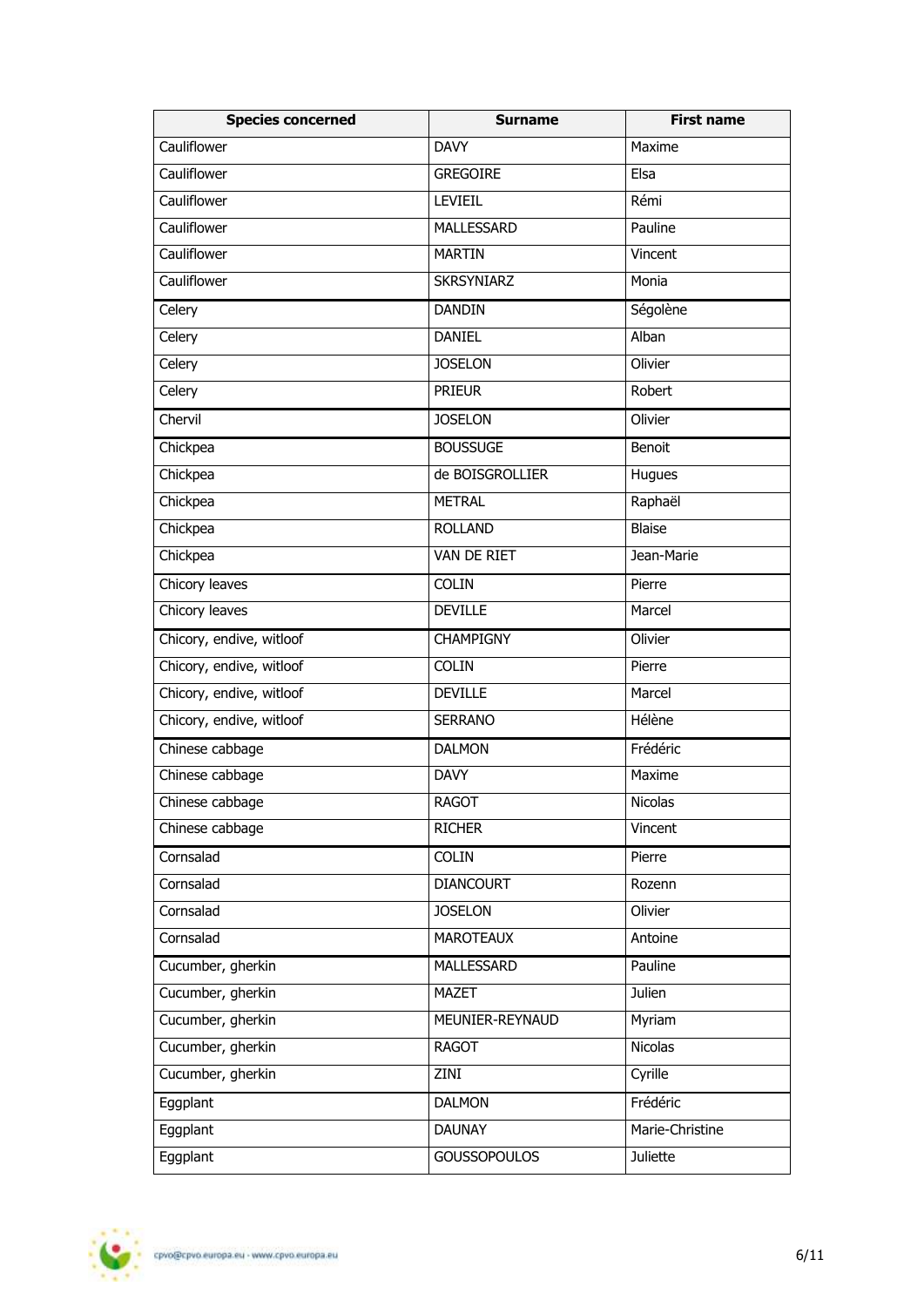| <b>Species concerned</b> | <b>Surname</b>    | <b>First name</b> |
|--------------------------|-------------------|-------------------|
| Eggplant                 | <b>HENNART</b>    | Jean-Winoc        |
| Eggplant                 | <b>HURAY</b>      | Eric              |
| Eggplant                 | <b>JOSELON</b>    | Olivier           |
| Eggplant                 | <b>TORRES</b>     | Marie             |
| Endive                   | <b>BRIDOUX</b>    | Delphine          |
| Endive                   | <b>HOQUET</b>     | Charles Stéphane  |
| Endive                   | <b>LAVRIC</b>     | Grégory           |
| Endive                   | <b>LECOMPTE</b>   | Alain             |
| Fennel                   | <b>DALMON</b>     | Frédéric          |
| Fennel                   | <b>DANIEL</b>     | Alban             |
| Fennel                   | <b>GIRERD</b>     | Claude            |
| Fennel                   | <b>JOSELON</b>    | Olivier           |
| Garlic                   | <b>BELLIER</b>    | Pierre            |
| Garlic                   | <b>CARPENTIER</b> | Alice             |
| Garlic                   | <b>FERAL</b>      | Kévin             |
| Garlic                   | <b>FRANCO</b>     | Sarah             |
| Garlic                   | <b>PIERRES</b>    | Prisca            |
| Garlic                   | <b>REBOUL</b>     | Raphaël           |
| Garlic                   | <b>RICKARD</b>    | Pierrick          |
| Kohlrabi                 | <b>DALMON</b>     | Frédéric          |
| Kohlrabi                 | LEVIEIL           | Rémi              |
| Leaf beet                | <b>DALMON</b>     | Frédéric          |
| Leaf beet                | <b>GUILLEAU</b>   | Jean Christophe   |
| Leaf beet                | <b>JOSELON</b>    | Olivier           |
| Leaf beet                | <b>HURAY</b>      | Eric              |
| Leaf beet                | <b>PANCIN</b>     | Pierre            |
| Leek                     | <b>CHAMPIGNY</b>  | Olivier           |
| Leek                     | <b>CHARPIOT</b>   | Bernard           |
| Leek                     | <b>DALMON</b>     | Frédéric          |
| Leek                     | <b>DIANCOURT</b>  | Rozenn            |
| Leek                     | <b>JOSELON</b>    | Olivier           |
| Lentils                  | <b>ALLAIN</b>     | Delphine          |
| Lentils                  | <b>FANTIN</b>     | Frédéric          |
| Lettuce                  | <b>DEVILLE</b>    | Marcel            |
| Lettuce                  | <b>GIRARD</b>     | Anne Laure        |
| Lettuce                  | <b>JOSELON</b>    | Olivier           |
| Lettuce                  | MAROTEAUX         | Antoine           |

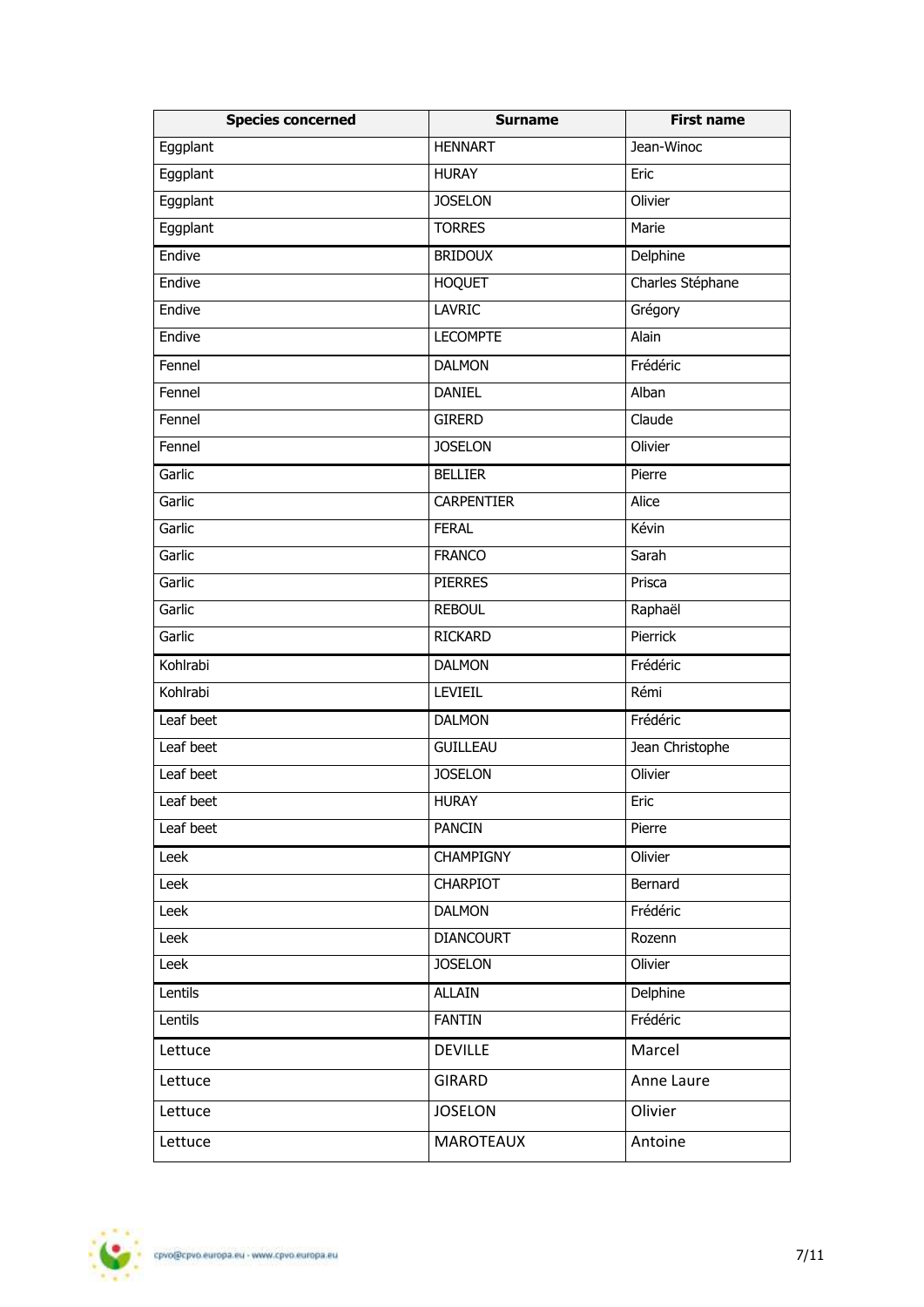| <b>Species concerned</b> | <b>Surname</b>    | <b>First name</b> |
|--------------------------|-------------------|-------------------|
| Lettuce                  | <b>PANCIN</b>     | Pierre            |
| Lettuce                  | <b>SCHRYVE</b>    | Philippe          |
| Lettuce                  | <b>SOUSSIN</b>    | Thierry           |
| Melon                    | <b>BERNARD</b>    | Ganaëlle          |
| Melon                    | CANCADE           | Vincent           |
| Melon                    | <b>CLAUZEL</b>    | Pascal            |
| Melon                    | <b>DE LANGEN</b>  | Franck            |
| Melon                    | <b>GINOUX</b>     | Jean-Paul         |
| Melon                    | <b>LAIDET</b>     | Anthony           |
| Melon                    | <b>ROZES</b>      | Christian         |
| Melon                    | <b>SALINIER</b>   | Jérémy            |
| Melon                    | <b>TAUSSIG</b>    | Catherine         |
| Melon                    | <b>TORRES</b>     | Marie             |
| Onion                    | <b>BAUDET</b>     | Céline            |
| Onion                    | <b>CHAMPIGNY</b>  | Olivier           |
| Onion                    | <b>DALMON</b>     | Frédéric          |
| Onion                    | <b>DIANCOURT</b>  | Rozenn            |
| Onion                    | <b>DOUDET</b>     | Ariel             |
| Onion                    | <b>GREGOIRE</b>   | Elsa              |
| Onion                    | <b>JOSELON</b>    | Olivier           |
| Onion                    | <b>MARTIN</b>     | Vincent           |
| Onion                    | <b>PANCIN</b>     | Pierre            |
| Parsley                  | <b>CHAMPIGNY</b>  | Olivier           |
| Parsley                  | <b>DALMON</b>     | Frédéric          |
| Parsley                  | <b>DIANCOURT</b>  | Rozenn            |
| Parsley                  | <b>JOSELON</b>    | Olivier           |
| Pea                      | <b>ANTRAYGUES</b> | Christian         |
| Pea                      | CHARPIOT          | Bernard           |
| Pea                      | <b>GRENIE</b>     | Alice             |
| Pea                      | KOUASSI           | Anne Sophie       |
| Pepper                   | <b>CHIRON</b>     | Alain             |
| Pepper                   | <b>DENET</b>      | Frédéric          |
| Pepper                   | <b>GROS</b>       | Christophe        |
| Pepper                   | <b>LEFEBVRE</b>   | Véronique         |
| Pepper                   | MAJDE             | Mansour           |
| Pepper                   | MAILLET           | Vincent           |
| Pepper                   | <b>TORRES</b>     | Marie             |
| Pumpkin                  | <b>BOMBARD</b>    | Laurent           |

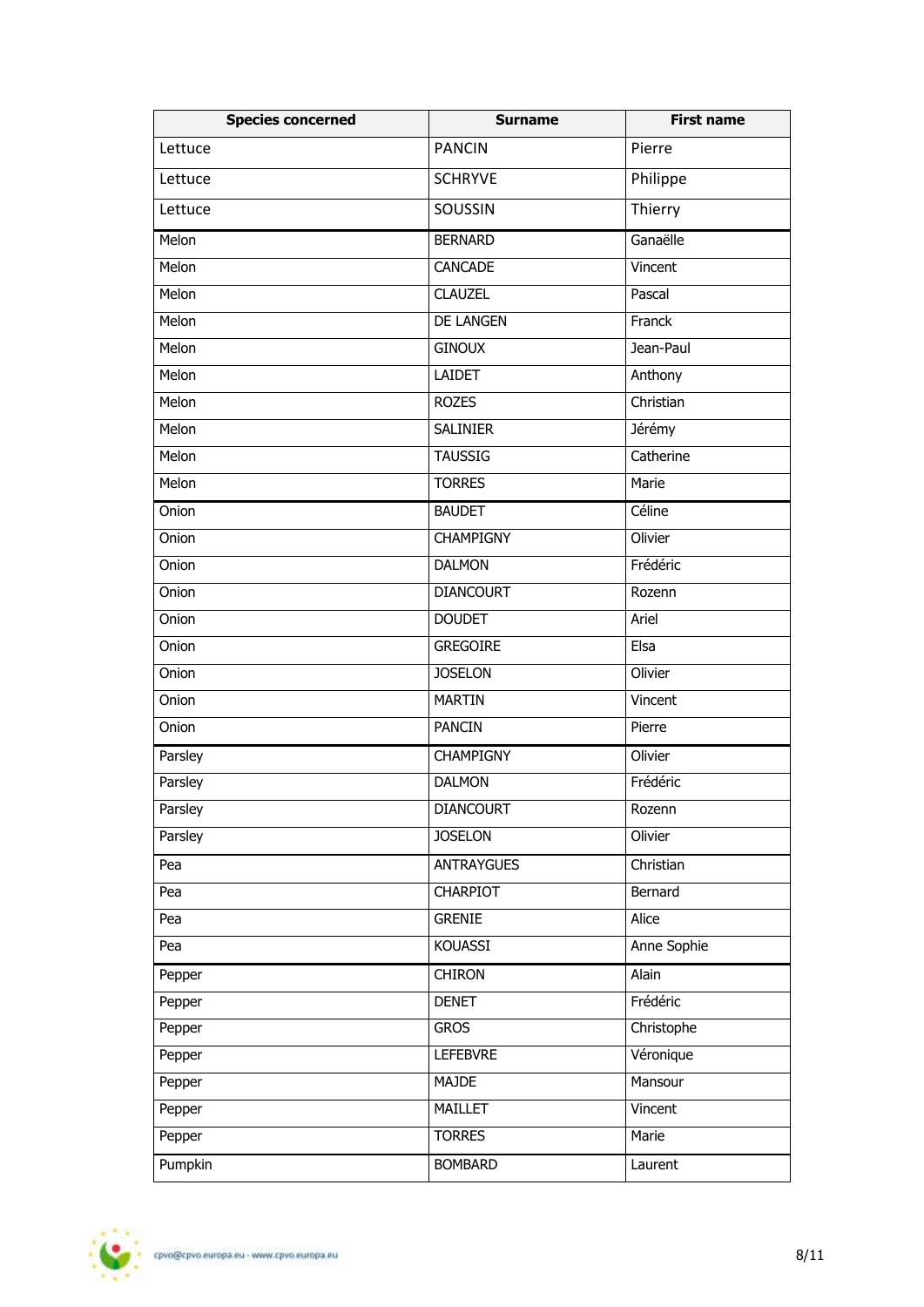| <b>Species concerned</b> | <b>Surname</b>    | <b>First name</b> |
|--------------------------|-------------------|-------------------|
| Pumpkin                  | <b>JOSELON</b>    | Olivier           |
| Pumpkin                  | <b>MAZET</b>      | Julien            |
| Pumpkin                  | <b>PANCIN</b>     | Pierre            |
| Radish                   | <b>BAUDET</b>     | Céline            |
| Radish                   | <b>DALMON</b>     | Frédéric          |
| Radish                   | <b>DIANCOURT</b>  | Rozenn            |
| Radish                   | <b>GRENIE</b>     | Alice             |
| Radish                   | <b>GUILLERMIN</b> | Pierre-Louis      |
| Radish                   | <b>MOUNIER</b>    | Jean Jacques      |
| rootstock Cucurbitaceae  | <b>LAIDET</b>     | Anthony           |
| rootstock Cucurbitaceae  | <b>MAZET</b>      | Julien            |
| rootstock Solanaceae     | <b>CHABRIER</b>   | Thierry           |
| rootstock Solanaceae     | COQUE             | Maxime            |
| rootstock Solanaceae     | <b>DERIVOT</b>    | Laurent           |
| rootstock Solanaceae     | <b>HENNART</b>    | Jean-Winoc        |
| rootstock Solanaceae     | <b>LEPELTIER</b>  | Jean-Christophe   |
| rootstock Solanaceae     | <b>SALINIER</b>   | Jérémy            |
| <b>Shallot</b>           | <b>CARPENTIER</b> | Alice             |
| <b>Shallot</b>           | <b>COLLET</b>     | Jean Michel       |
| Shallot                  | DE BOISGROLLIER   | Hugues            |
| Shallot                  | <b>DIANCOURT</b>  | Rozenn            |
| Shallot                  | <b>GREGOIRE</b>   | Elsa              |
| Shallot                  | <b>MARTIN</b>     | Vincent           |
| Shallot                  | <b>RICHARD</b>    | <b>Baptiste</b>   |
| Spinach                  | <b>JOSELON</b>    | Olivier           |
| Spinach                  | SOUSSIN           | Thierry           |
| Squash                   | <b>ANTON</b>      | Elodie            |
| Squash                   | <b>JOSELON</b>    | Olivier           |
| Squash                   | <b>MADJE</b>      | Mansour           |
| Squash                   | <b>MAZET</b>      | Julien            |
| Squash                   | MEUNIER-REYNAUD   | Myriam            |
| Squash                   | <b>NOYES</b>      | Sylvie            |
| Squash                   | <b>TORRES</b>     | Marie             |
| Sweetcorn and popcorn    | <b>ALIAGA</b>     | Clémence          |
| Sweetcorn and popcorn    | <b>BALLOUHEY</b>  | Christophe        |
| Sweetcorn and popcorn    | <b>BRUNO</b>      | Daniel            |
| Sweetcorn and popcorn    | <b>DIANCOURT</b>  | Rozenn            |
| Sweetcorn and popcorn    | <b>FOURNAGE</b>   | Richard           |

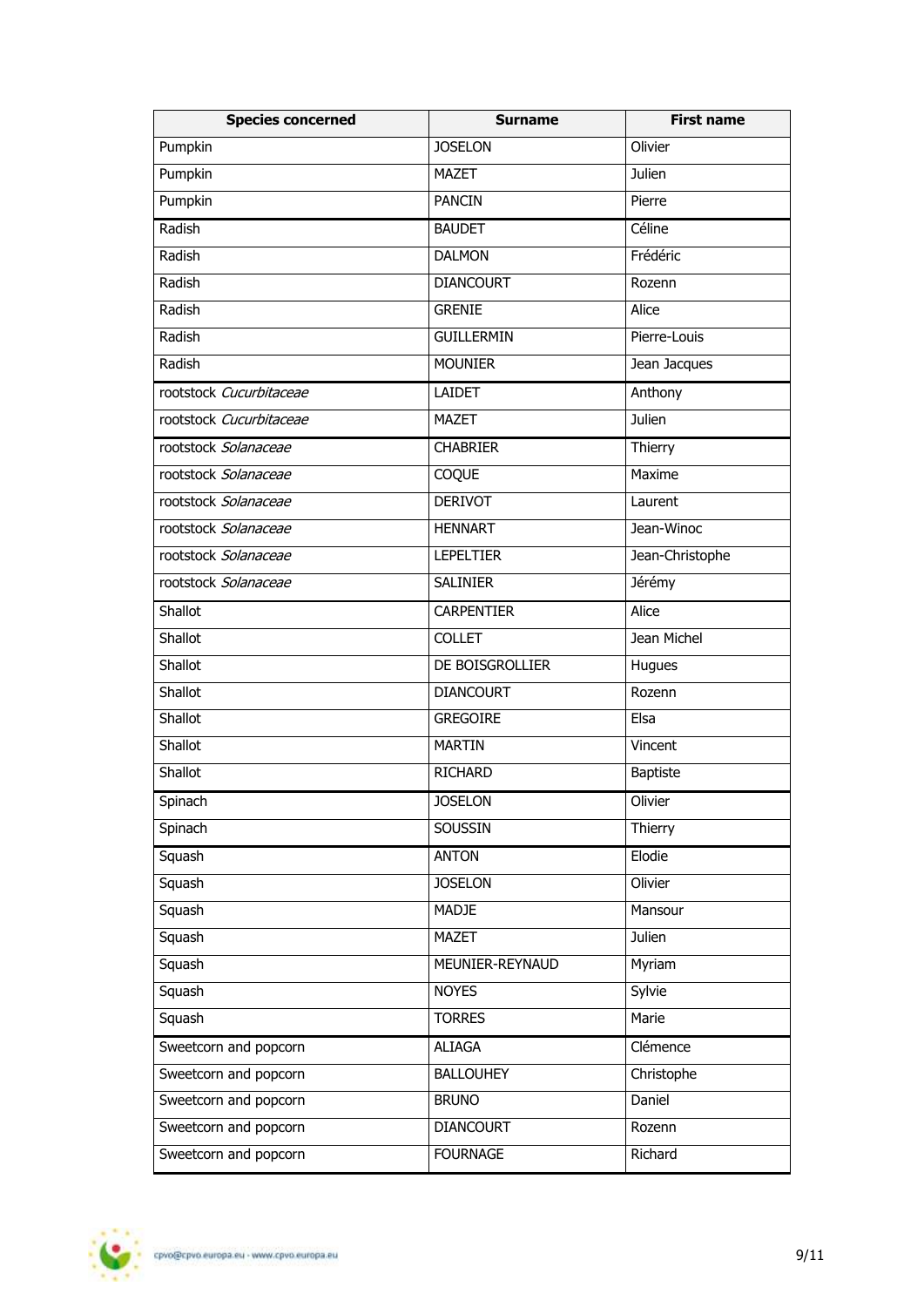| <b>Species concerned</b> | <b>Surname</b>   | <b>First name</b> |
|--------------------------|------------------|-------------------|
| Tomato                   | <b>BURCK</b>     | Hélène            |
| Tomato                   | <b>CAMBONIE</b>  | Philippe          |
| Tomato                   | <b>CHABRIER</b>  | Thierry           |
| Tomato                   | COQUE            | Maxime            |
| Tomato                   | <b>FAURE</b>     | Chantal           |
| Tomato                   | <b>JOSELON</b>   | Olivier           |
| Tomato                   | <b>LEPELTIER</b> | Jean-Christophe   |
| Tomato                   | <b>MAJDE</b>     | Masour            |
| Tomato                   | MEUNIER-REYNAUD  | Myriam            |
| Tomato                   | <b>PERROT</b>    | Sophie            |
| Tomato                   | <b>TISIOT</b>    | Raphaël           |
| Turnip                   | <b>DALMON</b>    | Frédéric          |
| Turnip                   | <b>LEVIEIL</b>   | Rémi              |
| Watermelon               | <b>ANTON</b>     | Elodie            |
| Watermelon               | <b>HURAY</b>     | Eric              |
| Watermelon               | <b>RAVETTI</b>   | François          |

## **FRUIT SPECIES**

| <b>Species concerned</b> | Surname           | <b>First name</b> |
|--------------------------|-------------------|-------------------|
| Apple, pear, quince      | <b>AUBERT</b>     | Frédéric          |
| Apple, pear, quince      | <b>BECHTI</b>     | Abdel             |
| Apple, pear, quince      | <b>CHAMPEIX</b>   | Jean              |
| Apple, pear, quince      | <b>CODARIN</b>    | Sandrine          |
| Apple, pear, quince      | <b>CORDIER</b>    | François          |
| Apple, pear, quince      | <b>ESSNER</b>     | <b>Bruno</b>      |
| Apple, pear, quince      | <b>FEUGEY</b>     | Laurence          |
| Apple, pear, quince      | <b>GRARD</b>      | Olivier           |
| Apple, pear, quince      | <b>GUERRA</b>     | Walter            |
| Apple, pear, quince      | <b>GUISNEL</b>    | Rémi              |
| Apple, pear, quince      | LAVOISIER         | Christian         |
| Apple, pear, quince      | <b>LAURENS</b>    | François          |
| Apple, pear, quince      | <b>TOULEMONDE</b> | Dominique         |
| Apple, pear, quince      | <b>VERGNEAUD</b>  | Marie-Cécile      |
| Apricot                  | <b>AUDERGON</b>   | Jean-Marc         |
| Apricot                  | <b>BECHTI</b>     | Abdel             |
| Apricot                  | <b>CHAMET</b>     | Christophe        |
| Apricot                  | <b>CRESTIN</b>    | Claire            |